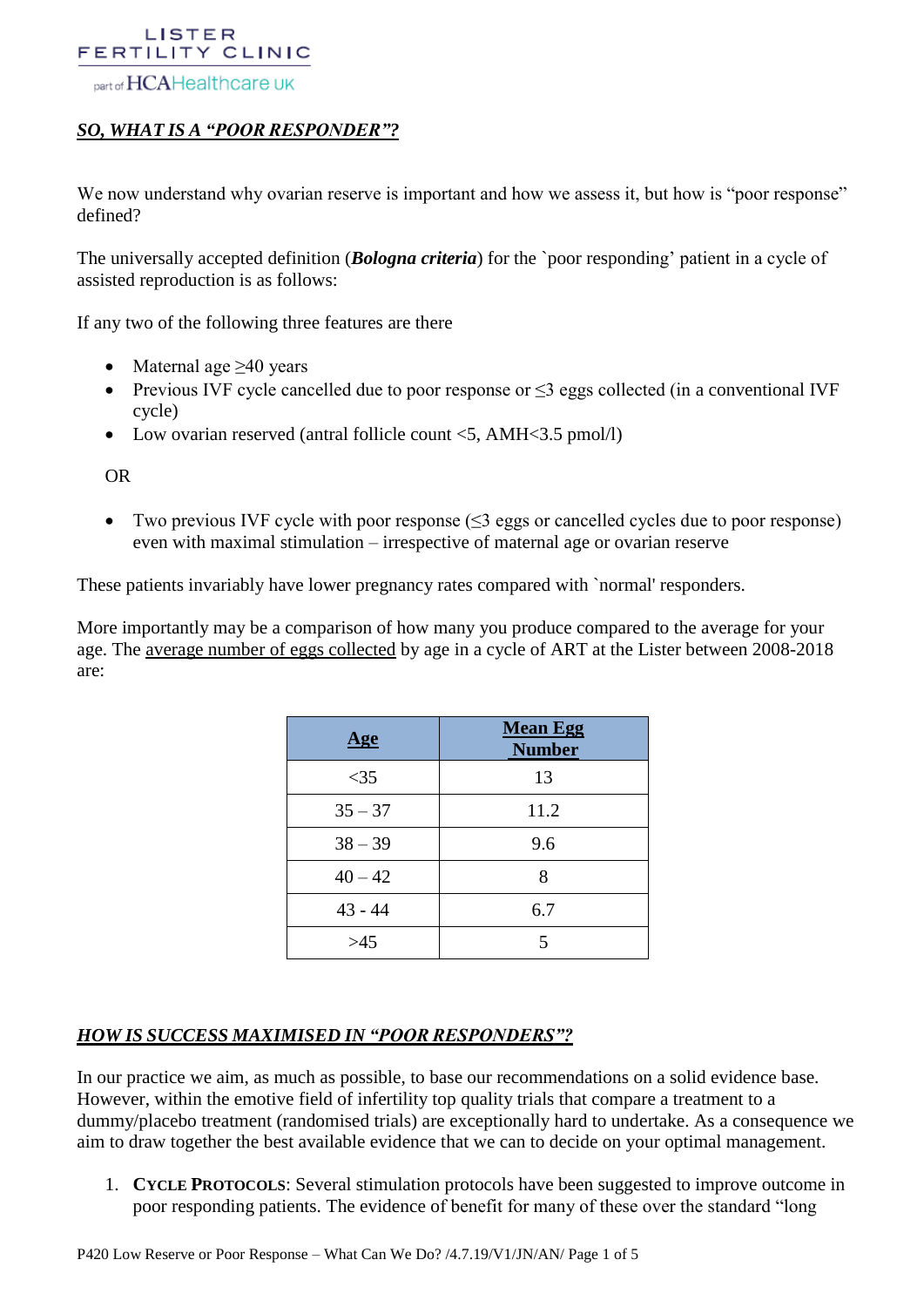## part of HCAHealthcare UK

protocol" is often limited and the final decision will be made in conjunction with your doctor at your consultation.

- **a. Short Agonist Protocol:** This protocol takes advantage of the initial release (flare hence often called "flare protocol") of a woman's own FSH that occurs soon after starting the GnRH agonist to maximise response.
- **b. Microdose Protocol:** This is a variation of the short agonist protocol that uses as smaller dose of GnRH agonist to minimise the suppressant effect on the ovary.
- **c. Antagonist Protocol:** This protocol aims to maximize outcome in poor responders by avoiding suppressing the ovary at the time of follicle recruitment.
- 2. **DRUG DOSES AND COMBINATIONS**: An initial poor response to gonadotrophin stimulation often leads clinicians to increase the dosage of medication for ovarian stimulation. However, few studies have demonstrated benefit in such a strategy. The number of follicles available for growth when starting ovarian stimulation is fixed on any given month and cannot be altered by increasing dosages. It is therefore unusual for us to recommend doses beyond 300-450 iu/day. Similarly, novel combinations of stimulation medication is also often a tool we use to maximize response.
- 3. **ADJUVANT TREATMENTS**: Several medications taken prior to or during a cycle have been suggested to improve outcome in poor responders.
	- **a. Anti-Oestrogens:** Clomiphene or more recently "Aromatase Inhibitors" such as Letrozole are used in conjunction with FSH injections to maximise ovarian response. They act to mask the brain to women's own oestrogen levels which leads to the stimulation of the pituitary gland in an effort to produce more FSH to act on the ovary.
	- **b. Oestrogen Priming:** Pre-treatment with oestrogen, often in the form of the combined contraceptive pill, is often used to "prime" the follicles in the ovary prior to stimulation.
	- **c. DHEA:** This is a testosterone-related hormone that is a precursor to the production of both testosterone and oestrogen and has been suggested to increase outcome in this group of women. Initially egg number was suggested to improve but recent evidence does not support this and suggests an improvement in embryo quality. The mechanism of any potential benefit remains uncertain but as DHEA decreases with age, it may be that supplementation allows more efficient production of testosterone and oestrogen required for follicle growth. Other suggested mechanisms are that DHEA decreases the degeneration of follicles, increases the effect of FSH on the ovary or may decrease miscarriage by minimising genetic abnormalities in embryos.

As a mild male hormone, other suggested positive effects of DHEA are an increase in energy levels and libido and potential side effects, although rare at the appropriate dose are oily skin, acne and hail loss.

As it is not drug licensed in the UK for this indication, and in essence is a supplement it cannot be prescribed directly by us but we can advise you on where best to source it.

The recommended dose is 25mg three times a day for at least two months.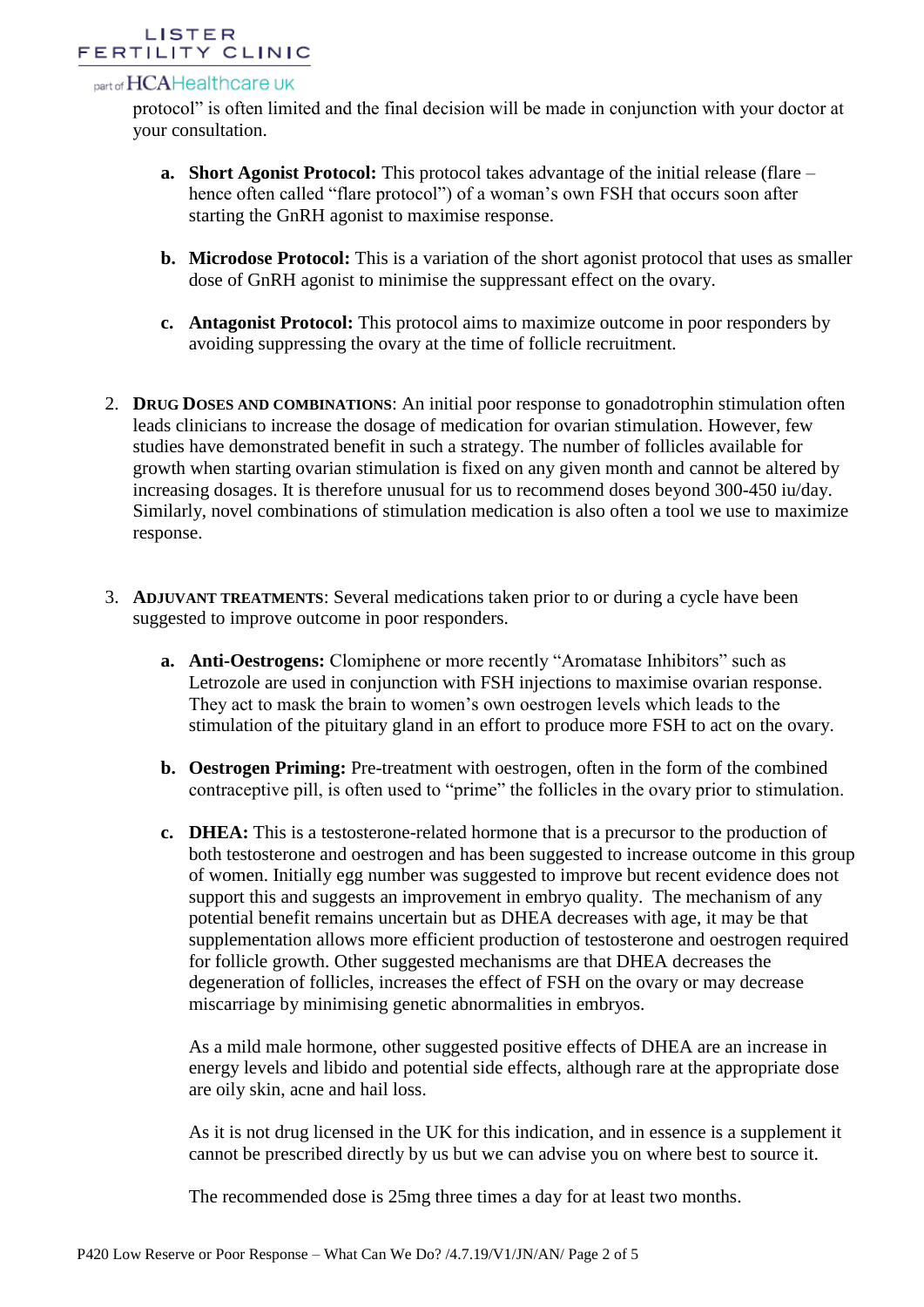## part of HCAHealthcare UK

**d. Coenzyme Q10:** This is a naturally occurring micronutrient that is produced by the energy producing component (mitochondria) of our cells. It is safely used with good evidence in many areas of medicine such as cardiac and neurological disease and early studies have suggested a possible improvement in embryo quality.

The recommended dose is 300mg twice a day.

## 4. **MISCELLANEOUS**:

**a. Natural IVF:** This involves scanning during a cycle without medication to stimulate the ovary and the collection of the naturally growing egg for use for IVF/ICSI. Although, the first IVF birth in 1978 involved the use of natural IVF, safe stimulation regimes that clearly improve chances of pregnancy are now the mainstay of ART cycles. However, in poor responders, where a low egg number is expected anyway, some advocate the use of natural IVF to minimise unnecessary drug exposure and allow more frequent treatments**.**  Although this is an option in certain circumstances (i.e when high doses of medication still only yield one egg), this is not something we routinely recommend in view of the increase in chances of pregnancy shown in the tables above even with collection of only one extra egg. Natural IVF is not recommended by [NICE](https://www.nice.org.uk/guidance/cg156/chapter/recommendations#natural-cycle-ivf) (National institute of Health and Care Excellence). According to [HFEA,](https://www.hfea.gov.uk/treatments/explore-all-treatments/ivf-options/) the birth rate for natural IVF is much lower than standard IVF, at 7.5% for all ages across the country. The positive side of natural IVF however is, less risk of ovarian hyper stimulation and multiple pregnancy.

# **b. Alternative Medicine:**

- **Traditional Chinese Medicine** and **Homeopathy** have been suggested as possible remedies for ovarian reserve issues. However, there is no evidence to support their use and the exact ingredients (whether beneficial or possibly harmful) are often difficult to accurately identify
- Acupuncture and Yoga have also been suggested to positively affect blood flow to the uterus and potentially improve outcome. Again, there is no evidence of benefit in outcome in this group of patients. However, we would recommend them as relaxation techniques and to improve quality of life if they are something you feel you would benefit from.
- **c. Other Drugs:** Many other drugs are often recommended during fertility treatment, such as **aspirin, heparin and steroids**. Although such drugs may well be indicated for other reasons, there is no evidence of benefit of their use solely for poor responders or in those with a low ovarian reserve.
- **d. Laboratory Techniques:** Our aim is always to maximise the quality of transferred embryos by appropriate selection techniques and where embryo number and quality allow transfer of embryos on Day 5 **(blastocyst embryos)**. Although other laboratory techniques such as the routine use of intracytoplasmic sperm injection (ICSI) or assisted hatching (AZH) in couples with a low ovarian reserve or poor response have previously been suggested, there is no evidence of benefit of their use and they may in fact worsen outcome. The choice of how best to fertilise the eggs (i.e. between IVF, ICSI or IMSI) should depend on sperm quality and if an extra invasive procedure of injecting potentially fragile eggs can be avoided that is what we favour.
- 5. **EGG DONATION:** Although the decision to move on to treatment with donor eggs is often a difficult one, it is important that you are aware from the outset that this is an available option and that it may offer the most realistic chance of pregnancy in those with a low ovarian reserve.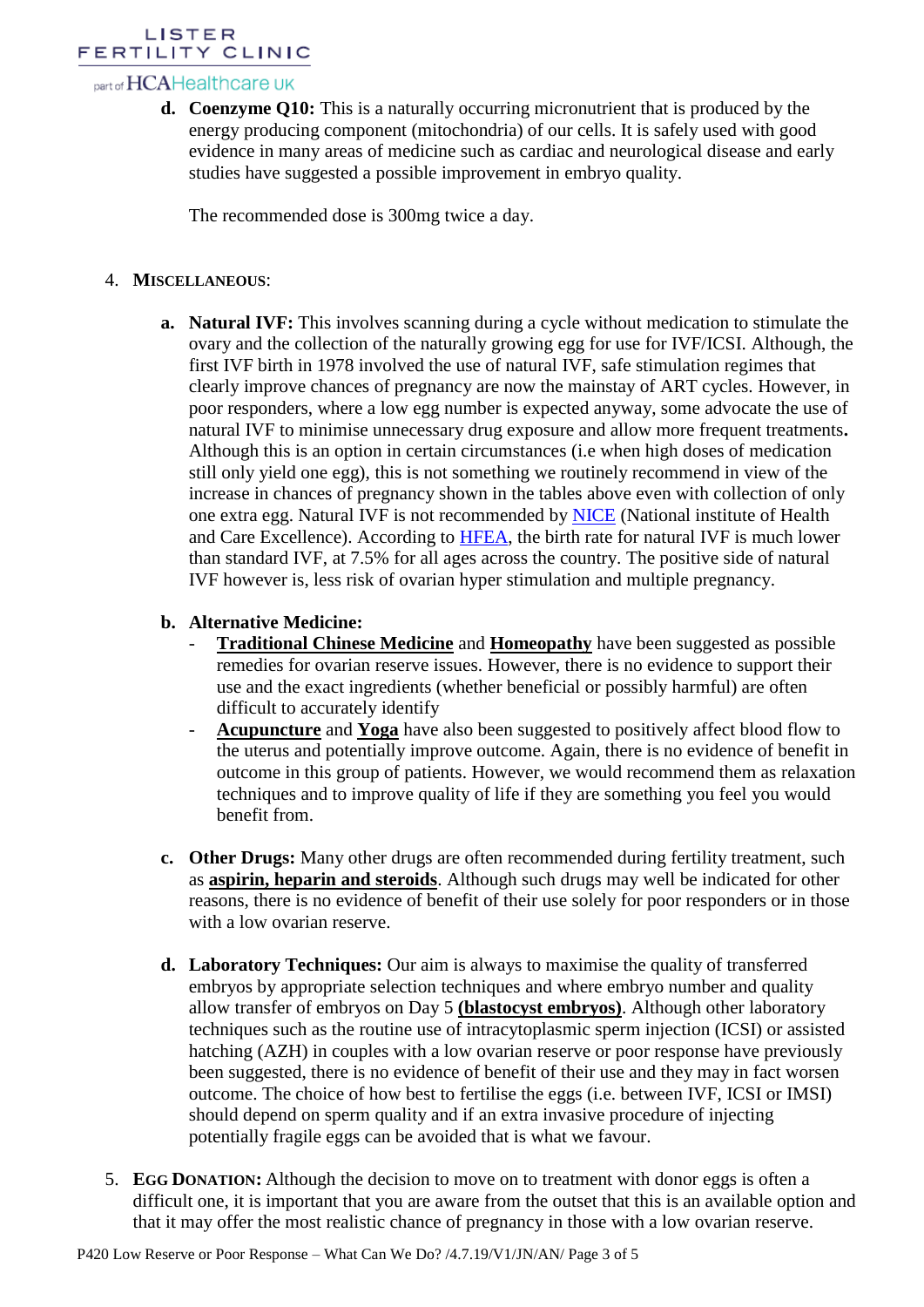

part of HCAHealthcare UK

Donors are invariably <35 years old and the age of the recipient has minimal impact on outcome. As a consequence, our egg donation program has Pregnancy rates and Livebirth rates of 56.8% and 49.8% pre embryo transfer respectively between 2008-2017.

There are many factors that need to be taken into consideration prior to embarking on egg donation and a session with our counsellor is mandatory to allow these to be discussed. This is something you may also benefit from at any point during your time under our care to help deal with the implications of your diagnosis and your treatment.

# *IF I RESPOND POORLY DURING A CYCLE – WHAT ARE MY OPTIONS?*

Traditionally, many clinics will recommend cycle cancellation in the face of a poor response. The decision to cancel a cycle of assisted reproduction incorporates emotional, financial and clinical considerations and in a situation of poor response, such a decision is often made for one of two reasons.

Firstly the realization of the poor potential outcome in conjunction with the potential financial burden may prompt couples to abandon and consider other treatment modalities (egg donation) or adoption services.

Secondly, the perceived possibility of improved response in future cycles as a consequence of lessons learnt.

However, although the chances of a successful outcome may be lower than those with a better response, pregnancies do occur (as in the figure showing success rate by egg number in the "how is ovarian reserve assessed" document) and proceeding with an egg collection and IVF may still be the best chance you have with no guarantee of a better response in future attempts.

To try and look at this we have analysed all cycles between 1998-2010 in those who, after ovarian stimulation, have produced 2 or less follicles and in whom cycle cancellation may have been previously been the recommended of the three options:

- **1. Proceed to Egg Collection (EC)**
- **2. Convert to a cycle of artificial insemination (AI).**
- **3. Cancel cycle and consider future options**

**Outcome of cycles with < 2 follicles (1998 – 2010)**